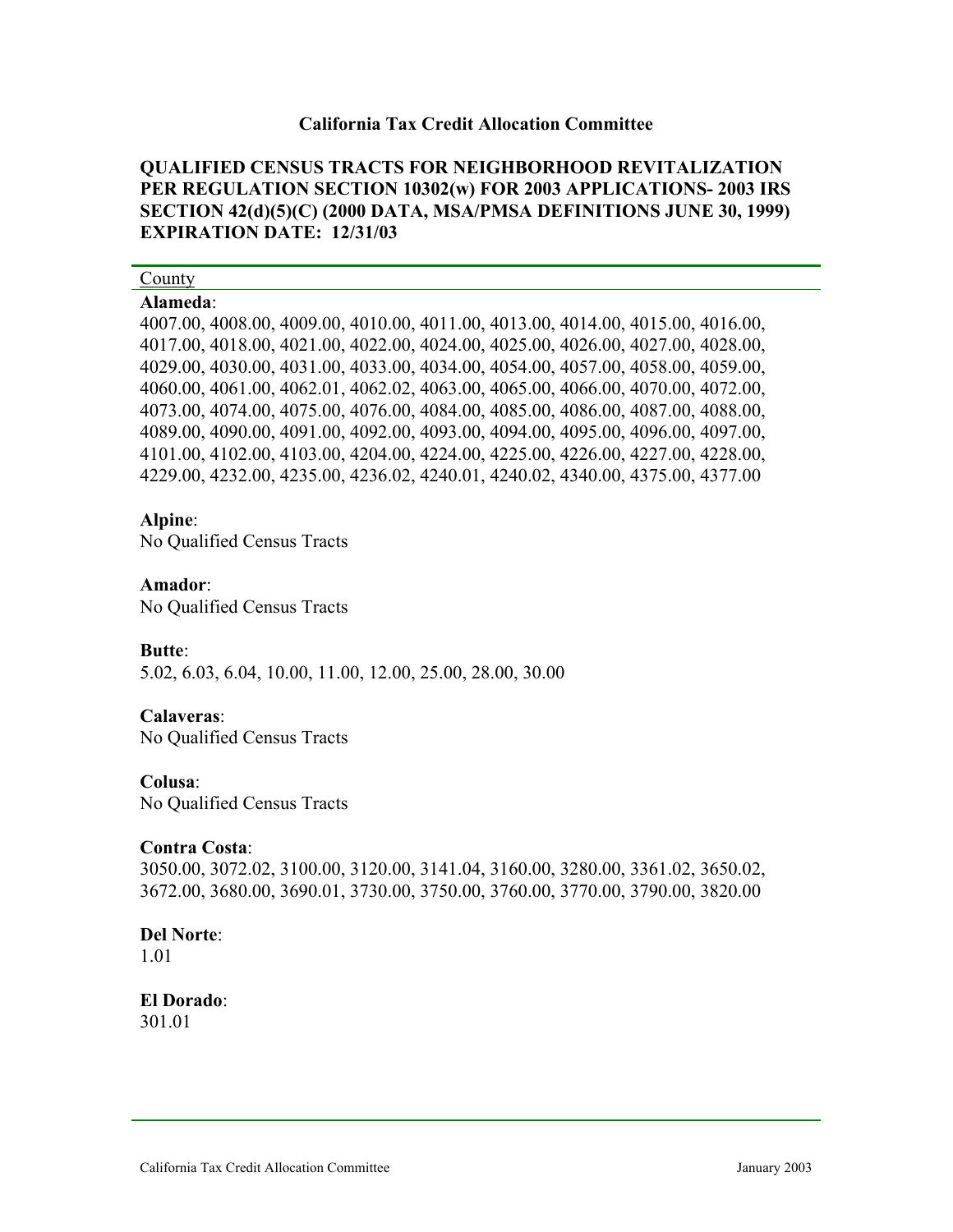### **Fresno**:

0001.00, 0002.00, 0003.00, 0004.00, 0005.00, 0006.00, 0008.00, 0009.00, 0010.00, 0011.00, 0012.01, 0012.02, 0013.02, 0014.05, 0015.00, 0020.00, 0024.00, 0025.01, 0025.02, 0026.01, 0027.02, 0028.00, 0029.02, 0047.04, 0052.02, 0054.03, 0065.00, 0068.01, 0083.01, 0083.02

#### **Glenn**:

No Qualified Census Tracts

### **Humboldt**:

0001.00, 0002.00, 0005.00, 0010.00, 0012.00, 0101.01,

### **Imperial**:

0102.00, 0104.00, 0107.00, 0112.02, 0114.00, 0115.00, 0116.00, 0121.00, 0123.02, 0125.00

### **Inyo**:

No Qualified Census Tracts

#### **Kern**:

0004.00, 0006.00, 0011.03, 0012.01, 0012.02, 0013.00, 0014.00, 0015.00, 0016.00, 0019.02, 0020.00, 0021.00, 0022.00, 0023.02, 0025.00, 0041.02, 0044.02, 0047.00, 0048.00, 0049.01, 0059.00, 0063.01, 0063.02, 0064.02

# **Kings**:

0009.00, 0011.00, 0013.00, 0014.00, 0015.00, 0016.01, 0017.01

# **Lake**:

0007.00, 0008.00

**Lassen**: No Qualified Census Tracts

# **Los Angeles**:

1047.01, 1153.02, 1174.05, 1174.06, 1175.10, 1175.20, 1193.40, 1200.30, 1201.01, 1201.02, 1224.10, 1232.03, 1232.04, 1232.05, 1232.06, 1234.10, 1234.20, 1272.20, 1275.20, 1282.10, 1283.03, 1343.05, 1835.20, 1838.10, 1838.20, 1864.01, 1902.00, 1904.00, 1905.10, 1905.20, 1907.00, 1908.00, 1909.01, 1909.02, 1911.10, 1911.20, 1912.01, 1912.03, 1912.04, 1913.00, 1914.10, 1914.20, 1915.00, 1916.10, 1916.20, 1917.10, 1917.20, 1918.10, 1918.20, 1925.20, 1926.10, 1926.20, 1927.00, 1956.00, 1957.10, 1957.20, 1958.02, 1971.10, 1976.00, 1977.00, 1990.00, 1991.20, 1992.01, 1994.00, 1997.00, 1998.00, 1999.00, 2012.00, 2031.00, 2032.00, 2033.00, 2035.00, 2036.00, 2037.10, 2037.20, 2038.00, 2041.20, 2042.00, 2043.00, 2044.10, 2044.20,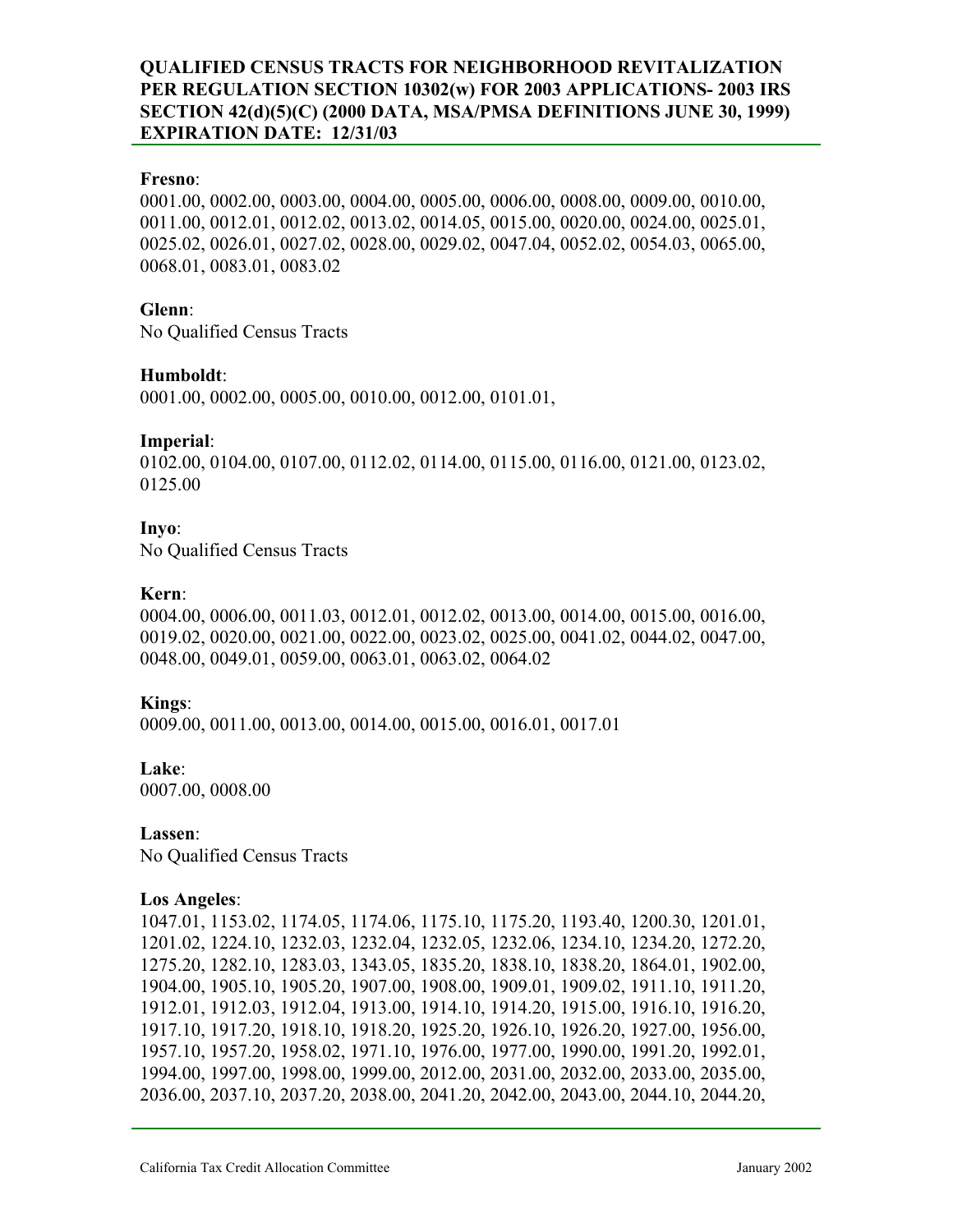### **(Los Angeles Continued)**

2046.00, 2047.00, 2049.10, 2051.10, 2051.20, 2060.10, 2060.30, 2060.40, 2060.50, 2062.00, 2063.00, 2071.00, 2073.00, 2074.00, 2077.10, 2079.00, 2080.00, 2083.00, 2084.00, 2085.00, 2087.20, 2088.00, 2089.02, 2089.03, 2089.04, 2091.01, 2091.02, 2092.00, 2093.00, 2094.01, 2094.02, 2094.03, 2095.10, 2095.20, 2098.10, 2098.20, 2100.10, 2112.00, 2113.10, 2113.20, 2114.10, 2118.02, 2119.10, 2119.20, 2121.00, 2122.02, 2122.03, 2122.04, 2123.03, 2123.04, 2123.05, 2123.06, 2124.10, 2124.20, 2125.00, 2126.10, 2129.00, 2132.01, 2132.02, 2133.10, 2133.20, 2134.01, 2134.02, 2181.10, 2181.20, 2182.10, 2184.00, 2188.00, 2189.00, 2193.00, 2199.00, 2211.10, 2211.20, 2212.20, 2213.01, 2213.02, 2214.00, 2215.00, 2216.00, 2217.10, 2218.10, 2218.20, 2219.00, 2221.00, 2222.00, 2225.00, 2226.00, 2227.00, 2240.10, 2240.20, 2242.00, 2243.10, 2243.20, 2244.10, 2244.20, 2246.00, 2247.00, 2260.00, 2264.10, 2264.20, 2267.00, 2270.10, 2270.20, 2281.00, 2282.10, 2282.20, 2283.10, 2283.20, 2284.10, 2284.20, 2285.00, 2286.00, 2287.10, 2287.20, 2288.00, 2289.00, 2291.00, 2292.00, 2293.00, 2294.10, 2294.20, 2311.00, 2312.10, 2312.20, 2313.00, 2316.00, 2317.10, 2317.20, 2318.00, 2319.00, 2321.10, 2321.20, 2322.00, 2324.00, 2325.00, 2326.00, 2327.00, 2328.00, 2349.00, 2352.02, 2361.00, 2362.01, 2362.02, 2371.00, 2372.00, 2375.00, 2376.00, 2377.10, 2377.20, 2383.10, 2383.20, 2392.00, 2393.10, 2393.20, 2393.30, 2395.00, 2396.00, 2397.00, 2398.00, 2400.10, 2400.20, 2402.00, 2403.00, 2404.00, 2405.00, 2406.00, 2407.00, 2408.00, 2409.00, 2410.00, 2411.10, 2411.20, 2412.00, 2413.00, 2414.00, 2420.00, 2421.00, 2422.00, 2423.00, 2426.00, 2427.00, 2430.00, 2431.00, 2653.01, 2653.03, 2653.04, 2653.05, 2696.00, 2755.20, 2911.10, 2911.20, 2932.02, 2945.20, 2947.00, 2948.10, 2948.20, 2948.30, 2949.00, 2961.00, 2962.10, 2962.20, 2966.00, 2971.10, 2971.20, 3022.01, 3025.01, 4023.02, 4025.01, 4027.02, 4028.01, 4028.02, 4088.00, 4328.01, 4328.02, 4332.00, 4333.01, 4333.02, 4334.01, 4334.02, 4334.03, 4335.01, 4335.02, 4339.01, 4619.00, 4620.00, 4823.03, 4823.04, 4825.03, 5041.02, 5303.01, 5304.00, 5305.00, 5309.01, 5311.01, 5312.01, 5312.02, 5313.01, 5313.02, 5315.01, 5315.02, 5316.02, 5316.04, 5317.02, 5326.05, 5326.06, 5327.00, 5328.00, 5329.00, 5330.00, 5331.03, 5331.04, 5331.05, 5331.06, 5332.01, 5335.01, 5335.02, 5335.03, 5336.01, 5340.01, 5341.02, 5343.01, 5344.04, 5344.05, 5349.00, 5350.00, 5351.01, 5351.02, 5352.00, 5353.00, 5354.00, 5355.01, 5356.05, 5358.04, 5400.00, 5402.01, 5402.02, 5402.03, 5404.00, 5405.02, 5406.00, 5407.00, 5414.00, 5415.00, 5416.03, 5416.04, 5416.05, 5416.06, 5421.02, 5425.01, 5425.02, 5426.01, 5426.02, 5538.01, 5541.01, 5702.04,5704.01, 5706.01, 5706.03, 5716.00, 5725.00, 5728.00, 5729.00, 5730.01, 5730.02, 5732.01, 5732.02, 5733.00, 5746.01, 5751.01, 5751.02, 5751.03, 5752.01, 5752.02, 5753.00, 5754.01, 5754.02, 5755.00, 5758.01, 5758.02, 5758.03, 5759.01, 5759.02, 5762.00, 5763.00, 5764.01, 5764.02, 5764.03, 5765.01, 5765.02, 5765.03, 5769.01, 6001.00, 6002.01, 6002.02, 6003.01, 6006.02, 6011.00, 6012.11, 6015.01, 6015.02, 6017.00, 6018.02, 6019.00, 7011.00, 9006.02, 9007.04, 9008.06, 9104.02, 9104.03, 9105.01, 9105.02.

**Madera**: 0006.01, 0006.02, 0008.00, 0009.00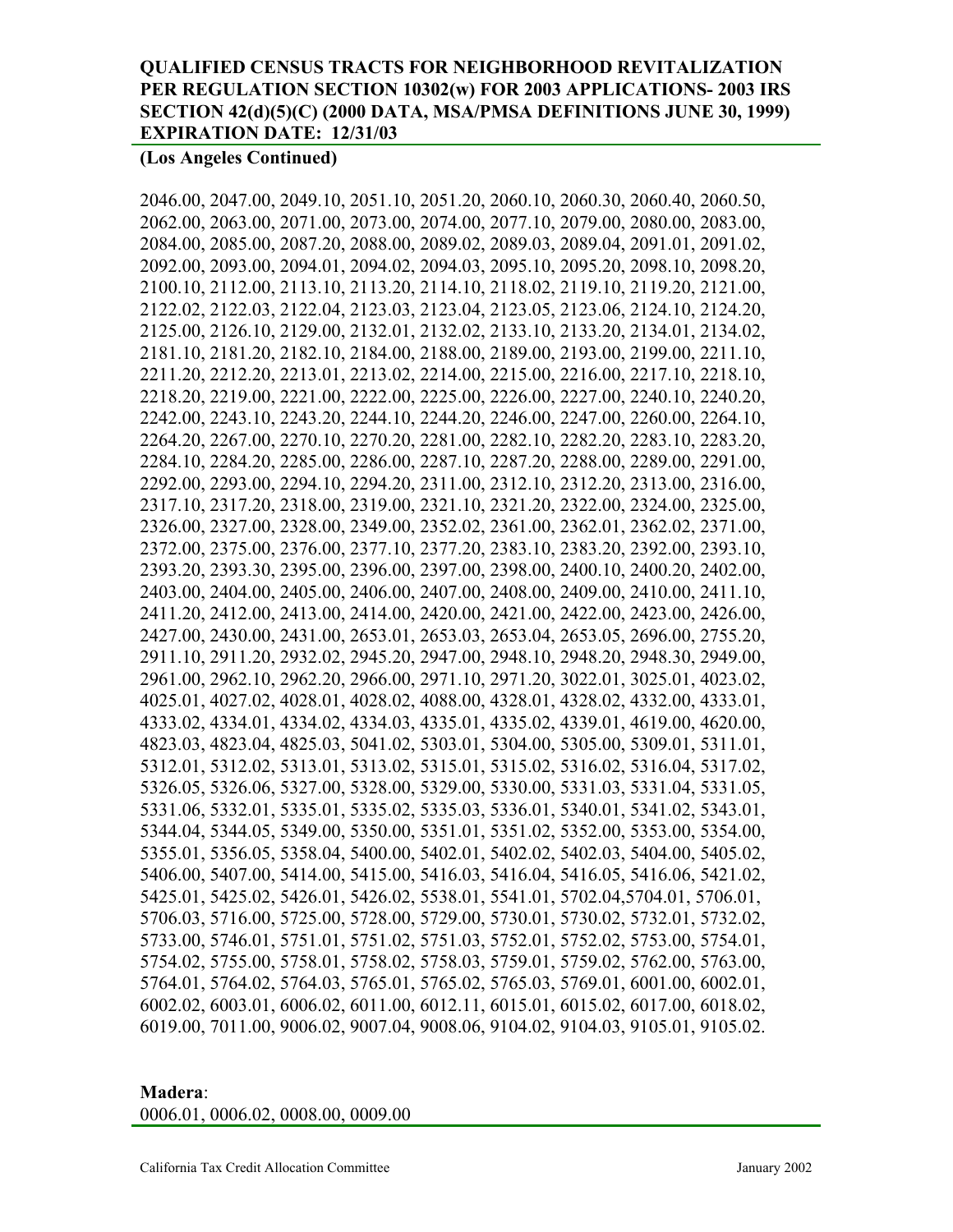# **Marin**:

1122.00

#### **Mariposa**:

No Qualified Census Tracts

**Mendocino**: No Qualified Census Tracts

### **Merced**:

0010.03, 0010.05, 0013.01, 0013.02, 0014.01, 0015.02, 0015.03, 0016.01, 0016.02, 0018.02, 0019.01

# **Modoc**:

No Qualified Census Tracts

### **Mono**:

No Qualified Census Tracts

### **Monterey**:

0005.00, 0006.00, 0007.00, 0009.00, 0013.00, 0106.02, 0113.02, 0141.01, 0141.02

# **Napa**:

2009.00

# **Nevada**:

No Qualified Census Tracts

# **Orange**:

0012.01, 0013.04, 0116.01, 0116.02, 0117.14, 0117.20, 0218.13, 0423.12, 0626.14, 0626.26, 0626.27, 0626.46, 0636.04, 0636.05, 0637.01, 0740.03, 0743.00, 0744.03, 0744.05, 0744.06, 0744.07, 0745.01, 0746.01, 0746.02, 0748.01, 0748.02, 0748.05, 0748.06, 0749.01, 0749.02, 0750.02, 0750.03, 0750.04, 0751.00, 0752.02, 0865.02, 0866.01, 0869.01, 0873.00, 0874.03, 0874.04, 0874.05, 0875.01, 0875.04, 0878.03, 0878.06, 0879.01, 0890.04, 0891.04, 0891.05, 0891.06, 0992.48, 0992.49, 0994.02, 0995.02, 0995.09, 0995.10, 0998.02, 0999.04, 1105.00, 1106.06

#### **Placer**:

No Qualified Census Tracts

#### **Plumas**:

No Qualified Census Tracts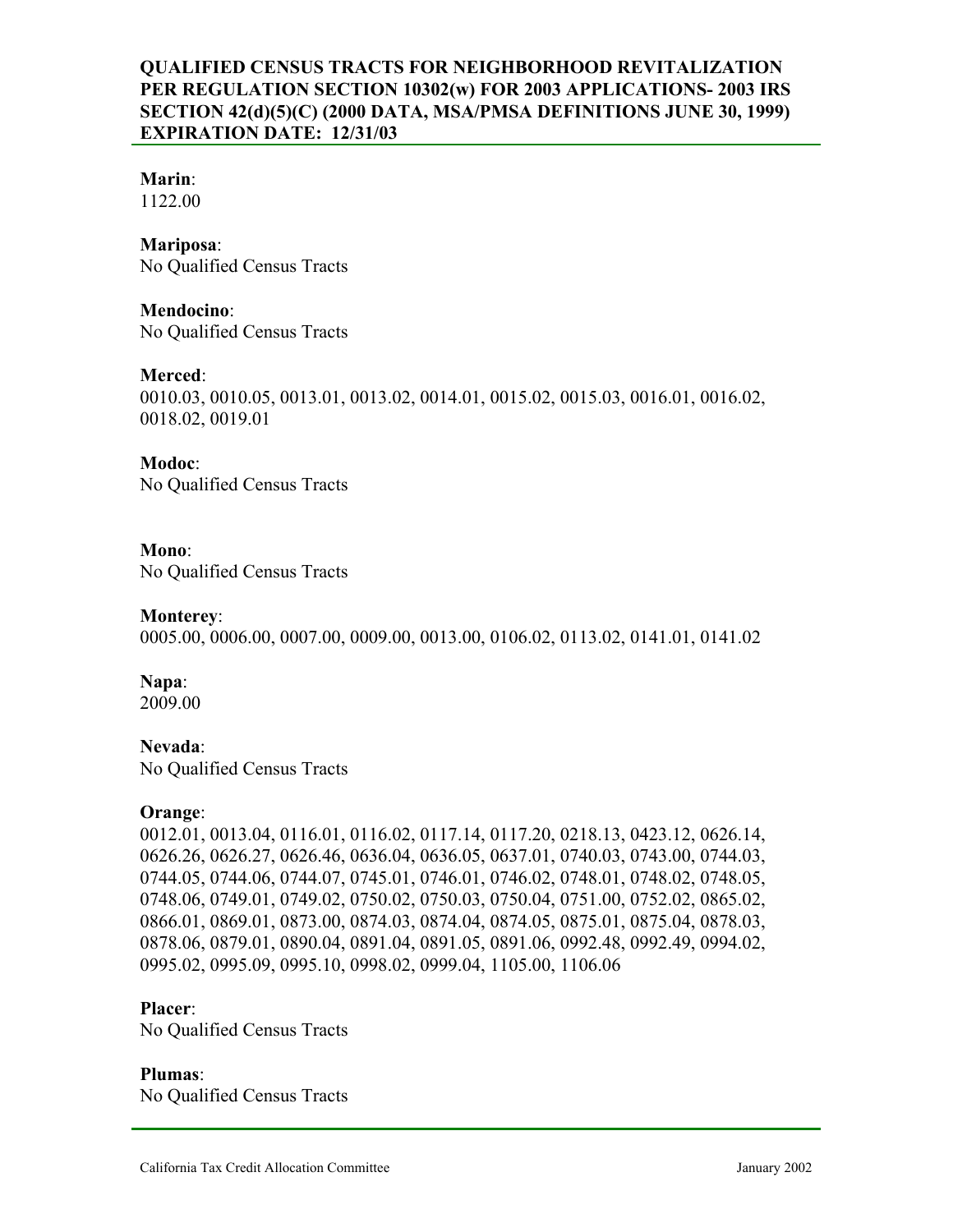#### **Riverside:**

0303.00, 0304.00, 0305.01, 0305.02, 0305.03, 0313.00, 0402.03, 0402, 04, 0410.01, 0411.00, 0415.00, 0416.00, 0417.04, 0422.02, 0422.09, 0422.10, 0422.11, 0425.04, 0425.05, 0425.15, 0425.19, 0425.20, 0427.23, 0428.00, 0429.02, 0429.04, 0430.01, 0430.06, 0433.08, 0434.01, 0434.05, 0435.07, 0436.00, 0440.00, 0441.01, 0442.00, 0443.00, 0455.07, 0455.09, 0445.10, 0448.06, 0449.15, 0452.07, 0453.01, 0454.00, 0455.01, 0455.02, 0456.03, 0456.04, 0456.05, 0457.03, 0457.04, 0457.05, 0457.06, 0462.00, 9401.00

### **Sacramento**:

0005.00, 0006.00, 0007.00, 0010.00, 0011.00, 0012.00, 0014.00, 0018.00, 0020.00, 0021.00, 0022.00, 0027.00, 0028.00, 0032.01,0032.02, 0037.00, 0042.02, 0042.03, 0043.00, 0044.01, 0044.02, 0045.00, 0046.01, 0046.02, 0047.00, 0049.03, 0050.02, 0051.03, 0052.01, 0053.00, 0062.02, 0064.00, 0065.00, 0066.00, 0067.02, 0068.00, 0069.00, 0070.01, 0096.05

### **San Benito**:

No Qualified Census Tracts

### **San Bernardino**:

0003.01, 0014.00, 0015.00, 0016.00, 0022.03, 0028.00, 0031.00, 0034.02, 0037.00, 0040.00, 0041.00, 0042.01, 0042.02, 0047.00, 0048.00, 0049.00, 0050.00, 0053.00, 0054.00, 0055.00, 0056.00, 0057.00, 0058.00, 0059.00, 0062.02, 0063.02, 0064.01, 0064.02, 0065.00, 0068.00, 0069.00, 0070.00, 0072.00, 0074.07, 0074.08, 0075.00, 0076.01, 0080.02, 0094.00, 0097.10, 0097.16, 0098.00, 099.01, 0100.14, 0100.20, 0104.11, 0106.00, 0107.00, 0117.00, 9401.00, 9405.00

# **San Diego**:

0009.00, 0016.00, 0021.00, 0022.01, 0022.02, 0023.01, 0023.022, 0024.01, 0024.02, 0025.01, 0026.01, 0026.02, 0027.07, 0027.08, 0027.09, 0027.10, 0028.01, 0028.04, 0029.04, 0031.11, 0033.02, 0033.03, 0034.03, 0034.04, 0035.01, 0035.02, 0036.01, 0036.02, 0036.03, 0039.01, 0039.02, 0040.00, 0041.00, 0045.01, 0045.02, 0046.00, 0047.00, 0048.00, 0049.00, 0050.00, 0051.00, 0052.00, 0053.00, 0056.00, 0057.00, 0058.00, 0062.00, 0064.00, 0065.00, 0083.39, 0083.41, 0083.43, 0086.00, 0100.05, 0100.09, 0100.12, 0100.13, 0100.15, 0101.12, 0114.00, 0115.00, 0116.01, 0116.02, 0117.00, 0118.01, 0118.02, 0119.01, 0120.02, 0125.00, 0132.05, 0139.07, 0144.00, 0157.01, 0157.03, 0158.01, 0158.02, 0159.01, 0182.00, 0184.00, 0190.02, 0195.01, 0195.02, 0202.02, 0202.07, 0202.12

#### **San Francisco**:

0107.00, 0113.00, 0114.00, 0115.00, 0117.00, 0118.00, 0120.00, 0121.00, 0122.00, 0123.00, 0124.00, 0125.00, 0161.00, 0176.01, 0178.00, 0179.02, 0201.00, 0230.02,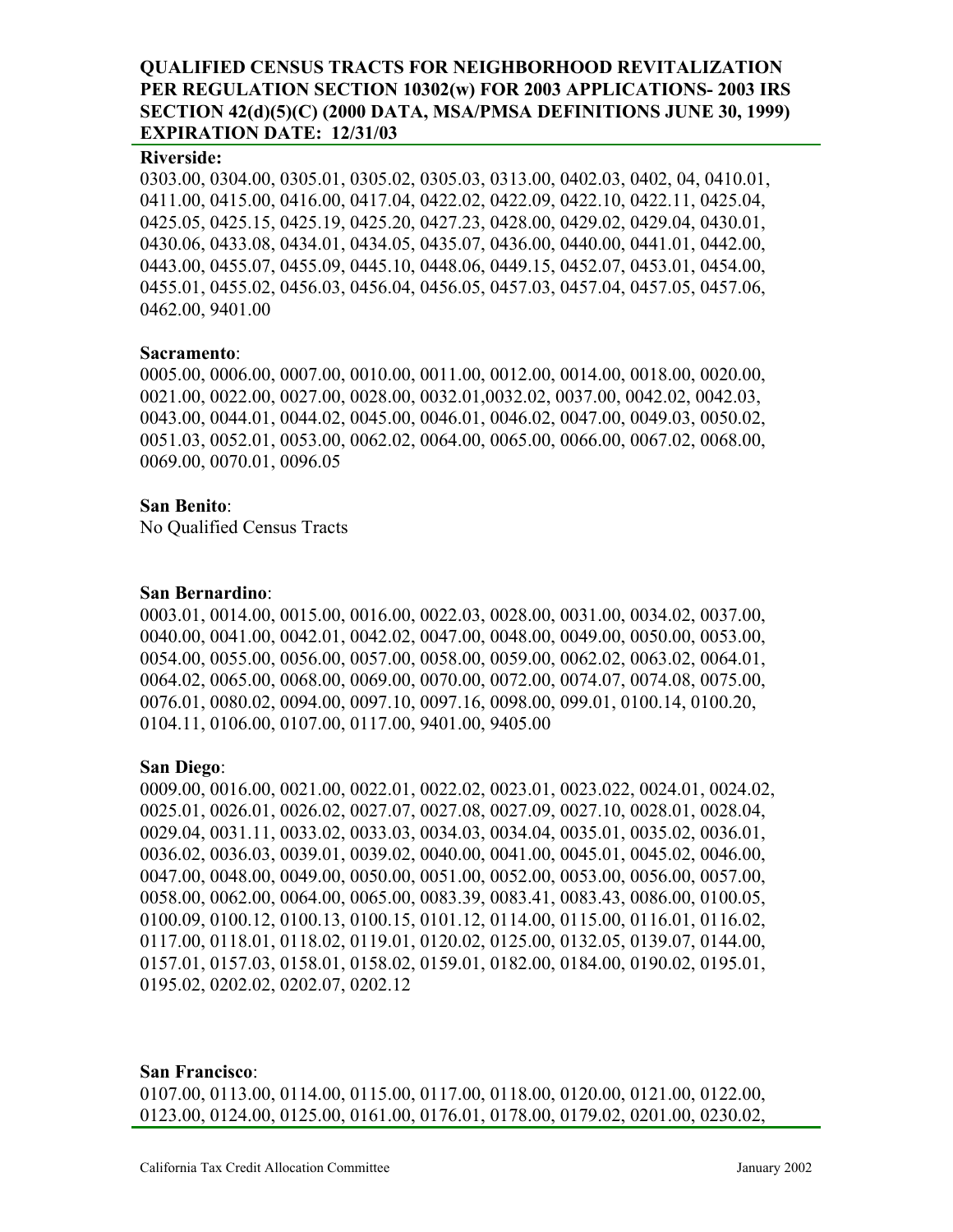0231.01, 0231.02, 0231.03, 0234.00, 0332.01, 0603.00, 0605.02, 0607.00

#### **San Joaquin**:

0001.00, 0003.00, 0004.02, 0005.00, 0006.00, 0007.00, 0008.00, 0014.00, 0016.00, 0017.00, 0019.00, 0020.00, 0021.00, 0022.00, 0023.00, 0031.13, 0033.09, 0034.04, 0034.06, 0034.07, 0038.03, 0039.00, 0044.01, 0045.00

#### **San Luis Obispo**:

0109.01, 0109.02, 0111.01, 0112.00, 0114.00

#### **San Mateo**:

6102.02, 6102.03, 6106.01,

# **Santa Barbara**:

0023.04, 0024.03, 0024.04, 0025.00, 0027.02, 0029.02, 0029.03, 0029.11, 0029.12

### **Santa Clara**:

5008.00, 5009.01, 5009.02, 5010.00, 5014.00, 5015.01, 5015.02, 5016.00, 5017.00, 5019.00, 5020.02, 5031.05, 5031.10, 5031.12, 5031.13, 5032.13, 5032.14, 5036.01, 5037.06, 5037.09, 5046.01, 5116.06, 5116.07, 5126.01

#### **Santa Cruz**:

1007.00, 1010.00, 1101.00, 1103.00, 1104.00

#### **Shasta**:

0101.00, 0109.00, 0112.00, 0120.00, 0121.00

#### **Sierra**:

No Qualified Census Tracts

#### **Siskiyou**:

0001.00, 0007.02

#### **Solano:**

2507.01, 2508.00, 2509.00, 2510.00, 2516.00, 2518.02, 2525.02, 2526.06, 2526.07

#### **Sonoma**:

1520.00

#### **Stanislaus**:

0003.01, 0008.03, 0016.01, 0016.03, 0016.04, 0017.00, 0018.00, 0021.00, 0022.00, 0023.01, 0023.02, 0024.00, 0031.00, 0033.00, 0034.00, 0038.02, 0038.03, 0039.06